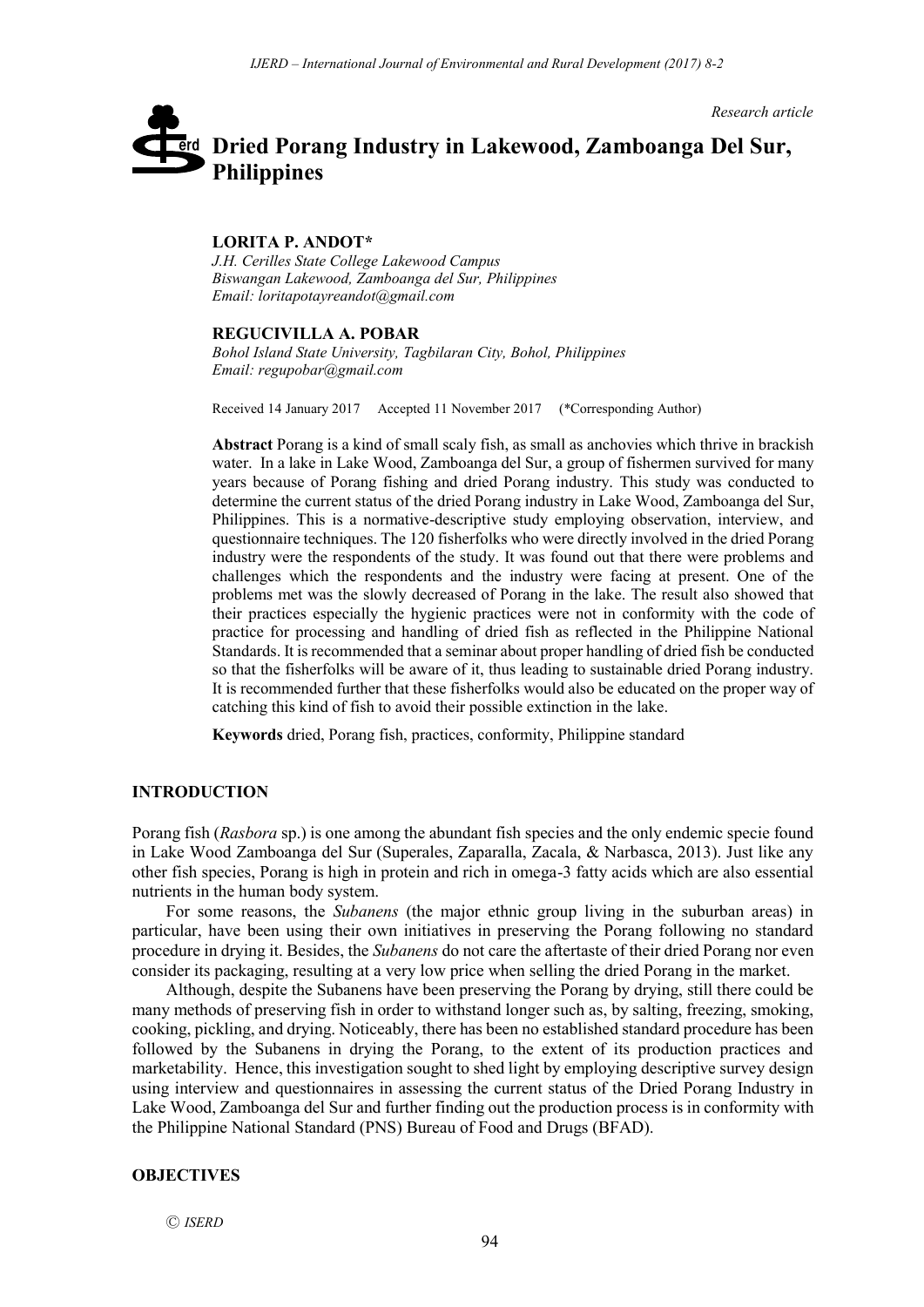This study was conducted to determine the current status of the dried Porang industry in Lake Wood, Zamboanga del Sur in terms of source of fresh Porang, volume of catch per season, Porang catching method used, number of years in Porang fishing, strengths and drawbacks of Porang fishing, common problems and challenges of Porang, fishing industry, marketability and shelf life.

## **METHODOLOGY**

This is a normative-descriptive study employing observation, interview, and questionnaire techniques. The 120 fisherfolks who were directly involved in the dried Porang industry were the respondents of the study.

## **RESULTS AND DISCUSSION**

Table 1 manifested the source of fresh Porang, volume of catch per season, Porang catching method, and number of years in Porang fishing. It shows that 46 or 40 percent of the fisherfolks got more fish in the creek while about 11 or 9.57 percent revealed that they got fish from the central section of the lake.

This implies that the fishermen in Lake Wood got Porang fish often in the creek (sapa). This is the area where most of the Porang thrive. However, some of the fisherman can also caught more in the lakeshore especially those fishermen who did not own a bukana which serves as an entrance of Porang to the creek. The creek serves as the breeding place of Porang. According to Simons (2017), a creek often shallows and flows into larger bodies of water such that of the lake that will provide habitat to non-living and living things.

Also shown in Table 1, is the volume of catch of Porang by the fishermen per season. It discloses that during rainy season 108 or 93.91 percent of fishermen caught 0-6 kilos, 4 or 3.48 percent caught 7-15 kilos and 1 or 87 percent each had 16-21 kilos and 22 kilos and above. Meanwhile, during dry season, 113 or 98.26% had 0-6 kilos catch and 3 or 1.74 percent had 7-15 kilos. The results implied that during dry season the fishermen of Lakewood got only a few catch of porang. According to the fishermen they can have 2 kilos or below or even nothing during dry season. Only few of Porang reached the creek or bukana in this period. Most of the fishermen made other alternative to support their families. Other find jobs out of town and others went on farming to provide their family's daily needs. For the fisherfolks, the family experienced crisis during this season.

The results implied that fisherfolks have greater catch of Porang in rainy season than in dry season. It has been observed by them that Porang were abundant because of the increased water flow on the creeks and water inlets. During this time, the water temperature declines and the Porang move to higher areas to spawn and breed. As cited in the study of Alkins-Koo (2000) and Ballesteros (2009), in the tropical water system, most fishes breed during the rainy season; however, a few breed during the dry season, (Pusey, 2002) (Torres-Mejia &Ramírez-Pinilla, 2008) or throughout the year (Alkins-Koo, 2000). Variation in reproductive seasonality has been associated with several factors, such as availability of nursery areas, availability of food for adults or juveniles and competition for breeding sites in the river system. The highest feeding activities of tropical fishes usually occur during the rainy seasons when the availability of prey is relatively higher (Ballesteros, 2009).

In the same table it is shown that the catching method used. Fish net (Pukot) got the highest as admitted "by 75 respondents (61.22%)". Net with bamboo on both ends got the lowest response as claimed "by 28 respondents (24.35%)". The results connote that the fishermen in Lake Wood used fish nets in catching the Porang. According to the fisher folks there were regulations made by the Local Government Unit (LGU) on the size of the hole of the net to be used in catching Porang. Because there is no strict implementation on the said policies, some of the fisherfolks used net with small holes than the prescribed net in catching the Porang which led to the capture of small specie. This is one of the reasons why the Porang is diminishing in the lake. There was depletion of catch per day. Net with bamboo of both ends were the usual fishing gear used by some fishermen especially those who were catching Porang on the lakeshore or in the creek.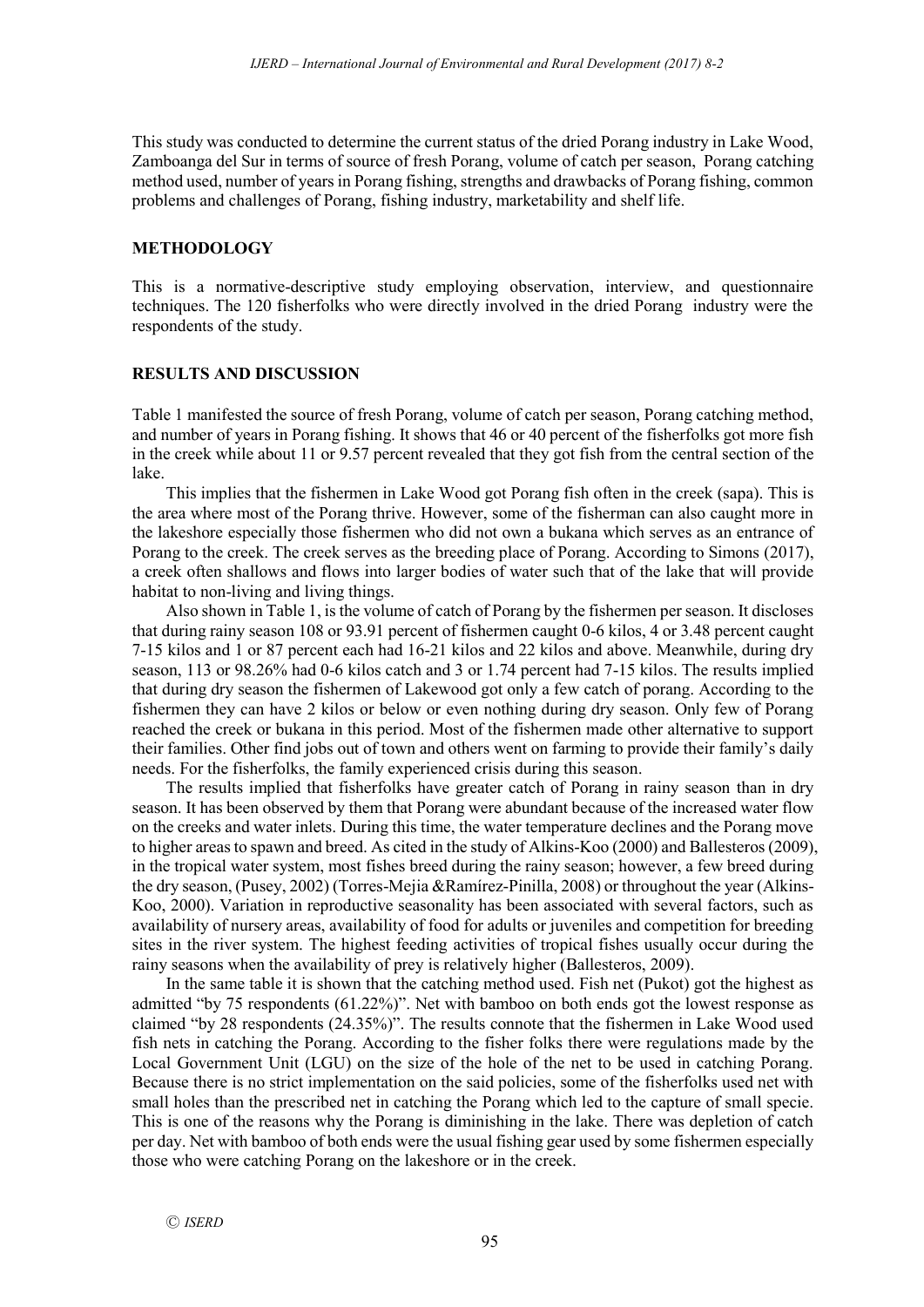Furthermore, Table 1 showed the number of years the Porang dryer-sellers go on fishing. 0-3 years posted the highest percentage as replied "by 46 respondents (40%)" while "by 12 (10.43%)" had been in Porang fishing from 7 to 9 years. The results indicated that most of the Porang fishermen have experienced on Porang fishing on a short period of time but it was also noted by the researcher that "by 38 respondents (33.04%)" had 10 years and above experience in Porang fishing which means that Porang fishing was already their source of livelihood since they started this job.

| Source of fresh Porang            | Total        |               | Percentage $(\% )$ |            | Rank          |      |
|-----------------------------------|--------------|---------------|--------------------|------------|---------------|------|
| Entry point of the Lake           | 30           |               |                    | 26.09      |               |      |
| Creek                             |              | 46            |                    | 40.00      |               |      |
| <b>Central Section</b>            |              | 11            |                    | 9.57       |               | 4    |
| Other Part of the Lake            | 28           |               |                    |            | 24.35         | 3    |
| Volume of catch per season        | Rainy Season |               |                    |            | Dry Season    |      |
|                                   | F            | $\frac{0}{0}$ | Rank               | F          | $\frac{0}{0}$ | Rank |
| $0-6$ kilos                       | 108          | 93.91         |                    | 113        | 98.26         |      |
| $7-15$ kilos                      | 4            | 3.48          | 2                  | 3          | 1.74          | 2    |
| $16-21$ kilos                     |              | .87           | 3.5                | 0          |               |      |
| 22 kilos and above                |              | .87           | 3.5                | 0          |               |      |
| Catching method                   | Frequency    |               |                    | Percentage |               | Rank |
| Bamboo Trap                       | 12           |               |                    | 10.43      | 2             |      |
| Fish Net                          | 75           |               |                    | 61.22      |               |      |
| Net with bamboo on both ends      | 28           |               |                    | 24.35      |               | 3    |
| Number of years in Porang fishing | Frequency    |               |                    | Percentage |               | Rank |
| $0 - 3$                           | 46           |               |                    | 40.00      |               |      |
| $4-6$                             | 19           |               |                    | 16.52      |               | 3    |
| 7-9                               | 12           |               |                    | 10.43      | 4             |      |
| 10 and above                      | 38           |               |                    | 33.04      | 2             |      |

| Table 1 Source, volume of catch, catching method and number of years in Porang fishing |  |  |  |
|----------------------------------------------------------------------------------------|--|--|--|
|----------------------------------------------------------------------------------------|--|--|--|

Table 2 discloses the strengths and drawbacks of Porang Fishing. Among the identified strengths "help augment family income" was identified as the top strength "by 44 respondents (38.26%)". And "by 34 respondents (29.57%)" claimed it "sustained family's food consumption while "by 17 (14.78%)" said it "help promote the One Product One Municipality". The results implied that the Porang industry was of great helped to the Porang fishermen for this generate additional income at the same time it could also be used as a staple food for their consumption.

Porang fishing had also drawbacks as reflected in Table 2. More than half " by 71 respondents (61.74%)" testified that this is seasonal, " by 30 respondents (26.09%) said that the industry is depleting and slowly becoming extinct while 8 or 6.96 percent of the respondents claimed that younger generation slowly lost their interest in Porang fishing and 6 or 5.22 percent said this industry is a slow merchandising commodity.

| Table 2 Strengths and drawbacks of Porang fishing |  |  |  |
|---------------------------------------------------|--|--|--|
|                                                   |  |  |  |

| Strengths                                       | Total | Percentage $(\% )$ | Rank |
|-------------------------------------------------|-------|--------------------|------|
| Help augment family income                      | 44    | 38.26              |      |
| Sustain family's food consumption               | 34    | 29.57              |      |
| Help in the economic development of the         | 20    | 17.39              |      |
| community                                       |       |                    |      |
| Help promote One Product One Municipality       | 17    | 14.78              |      |
| <b>Drawbacks</b>                                |       |                    |      |
| This industry is a slow merchandising commodity | h     | 5.22               |      |
| This is a seasonal industry                     | 71    | 61.74              |      |
| Depleting and slowly becoming extinct           | 30    | 26.09              |      |
| Younger generation is slowly losing interest    | 8     | 6.96               |      |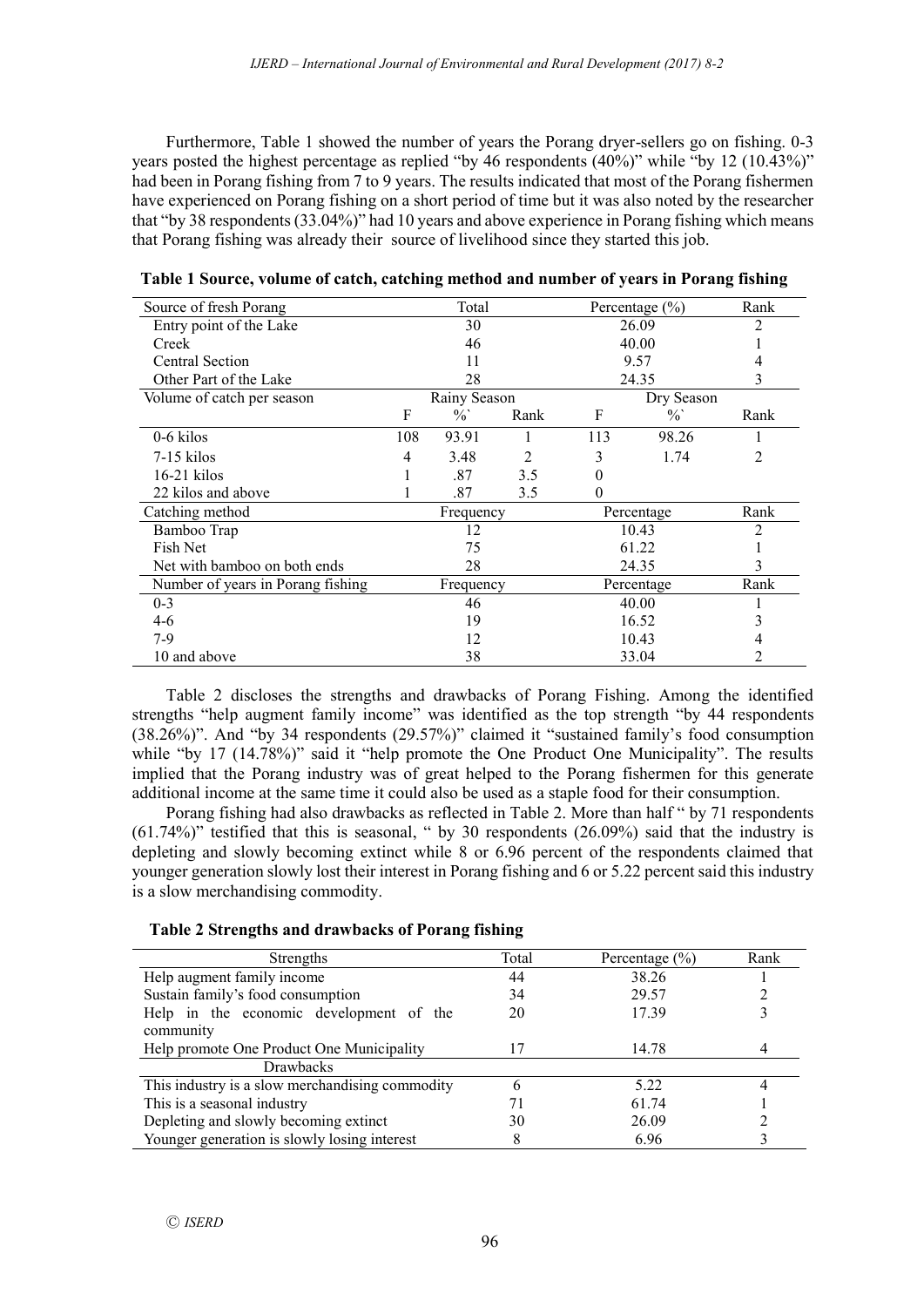The findings connoted that the Porang in Lake Wood is sporadic, meaning that the abundancy of the species is not constant. To the fishermen their cached is not anymore as plentiful as before, nowadays only few Porang will be caught that sometimes they can experience "no catch" at all for three hours or more staying in the lake water watching for their fish net.

On the other hand, Table 3 reflected the problems and challenges of Porang industry. As shown, "by 87 respondents (75.65%)" claimed that diminishing Porang was the number one problem. It is followed by no control on the size of Porang catch as identified "by 11 respondents  $(9.57)$ ". Meanwhile, no law or ordinances got the lowest rank as answered 7 or 6.09 percent of the respondents.

| Problems                                                           | Frequency | Percentage $(\% )$ | Rank |
|--------------------------------------------------------------------|-----------|--------------------|------|
| No control on the size of porang catch                             | 11        | 9.57               | 7    |
| Diminishing porang                                                 | 87        | 75.65              |      |
| No law/ordinance controlling the catch of porang                   |           | 6.09               |      |
| Teenagers no longer challenge on porang fishing                    | 10        | 8.70               |      |
| Challenges                                                         |           |                    |      |
| Look for another possible ways to catch porang                     | 8         | 696                | 2.5  |
| Organize fisherfolks and make common policies on<br>porang fishing | 92        | 80.00              |      |
| Give more concern on the environment, the lake or<br>fisherfolks   | 8         | 6.96               | 2.5  |
| Better ways for porang fishing, drying and selling                 |           | 6.09               |      |

#### **Table 3 Problems and challenges of Porang industry**

The results indicated that the Porang in the lake of Lake Wood deteriorated. This is the common problem encountered by the fisher folks. According to the fishermen if only the local government of Lake Wood implemented fully the regulations in catching the Porang there is no reason the Porang, will not multiply and increased its number.

Table 3 also revealed the common challenges of Porang, as shown "to organize the fisher folks in Lake Wood to make a common policies on Porang fishing" was the highest challenges as identified "by 92 respondents (80%)". "Look for another possible ways to catch Porang" and "Give more concern on the environment" got a tie occupying the second challenges as claimed "by 8 respondents (6.96)". "Teenagers are not anymore challenged on Porang fishing instead they are much interested on the job offered outside the community or in Lakeview resort" ranked as the lowest challenges as identified "by 7 respondents (6-09%)".

The results revealed that the fisher folks wanted to be organized to come up with only one policy to be followed by the organization. An organization can be a social unit that is designed to accomplish the need of its members and have a common purpose. Just like the fisherfolks they wanted to be organized because according to them the Porang industry will not prosper if they are not structured as one organization.

| Marketability      | Days  |    |    |    |    |  |
|--------------------|-------|----|----|----|----|--|
|                    |       | າ  |    |    |    |  |
| 115 kilos produced | 50    | 25 | 30 | 10 |    |  |
| 50 kilos produced  | 25    | 20 | 28 | 10 | 10 |  |
| 50 kilos produced  | 10    | ð  |    |    |    |  |
| Shelf life         | Month |    |    |    |    |  |
| Dried Porang       |       |    | ∍  |    |    |  |
| 1:1/2              |       |    |    |    |    |  |
| 1:1/4              |       |    |    |    |    |  |
| 1:1/8              |       |    |    |    |    |  |

#### **Table 4 Marketability and shelf life of dried Porang**

Table 4 reflected the marketability and shelf life of dried Porang. The researcher observed three groups of Porang dyers and sellers for one week to find out the marketability of their products. The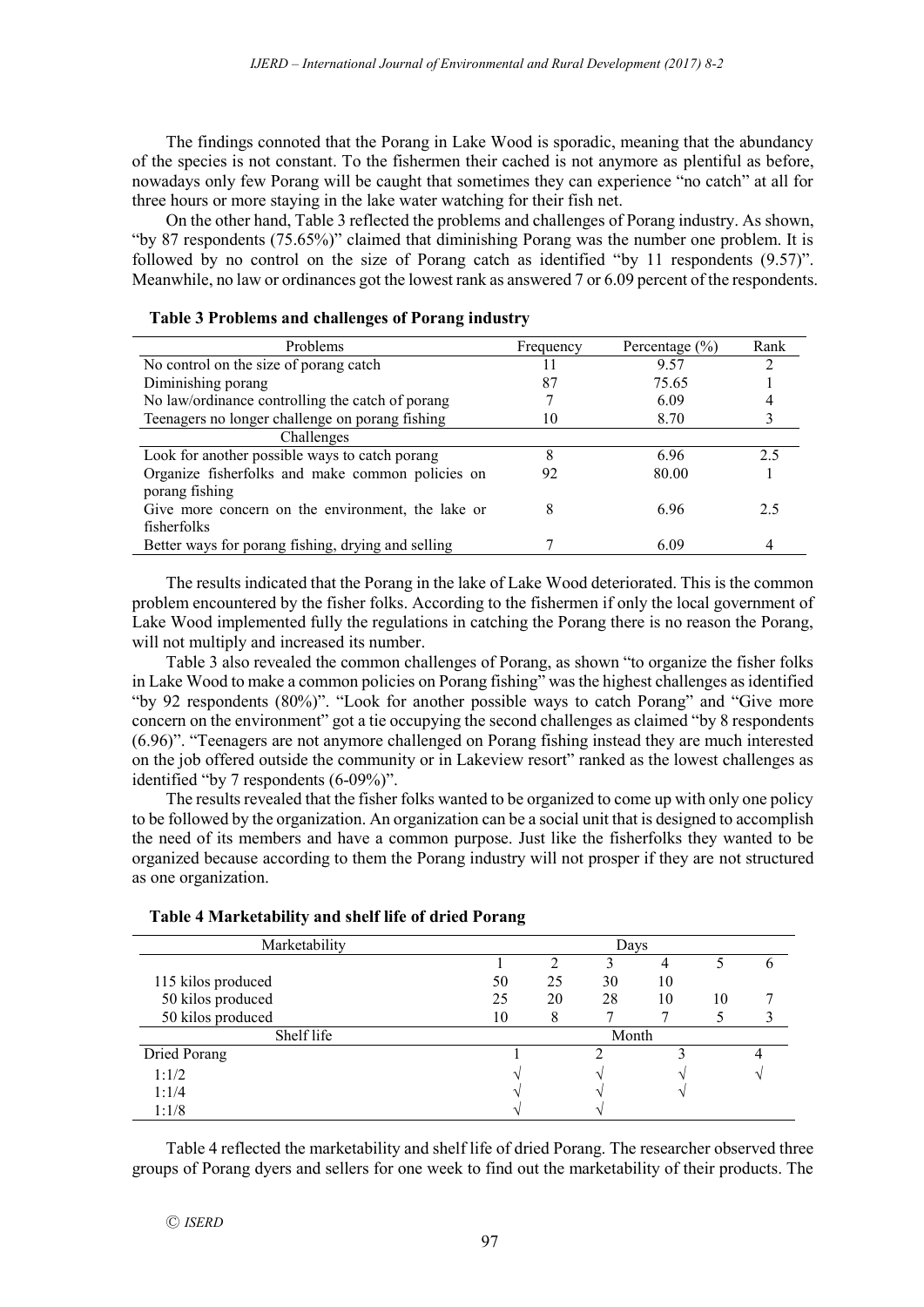first group produced 115 kilos which were all sold out on the fourth day. The second group produced 100 kilos of dried Porang and were sold out on the sixth day. This is the same with the third group which produced 50 kilos, the products were all sold out on the sixth day also. This only indicated that the dried Porang is marketable.

According to the fishermen, they were not anymore consuming their dried Porang products most of the time because of its less supply that the price becomes higher. They sold it to the buyers or "barter" it in exchanged of other commodities.

For shelf life, the researcher bought 3 packs of dried Porang with different ratio of fish and salt. First pack is Porang with a ratio of 1 kilo of fish salted with ½ kilo of salt. The second pack 1 is to  $\frac{1}{4}$  kilo of salt and the third has the ratio is 1 is to  $1/8$  kilo of salt. The researcher placed the product at room temperature packed in plastic. She made observations for four months. It was noticed that the 1:1/2 lasted for four months while the packed with lesser salt 1:1/8 lasted for only 2 months.

The results showed that the higher the amount of salt the more longer in its shelf life but it degraded its quality because it became very salty. Packaging materials could also help in prolonging the shelf life of dried Porang. With these observations, Porang can sustain its life longer only if preserved well with a good grade of salt and packaging materials.



**Fig. 1 (Left) Dried Porang, (Right) Bukana or water inlet connecting the lake, where the Porang is usually catch**

# **CONCLUSION**

Based on the findings presented, the following conclusions were established by the researcher.The current status of Porang industry in Lake Wood, Zamboanga del Sur is depleting due to the destructive fishing gears used by some fisherfolks in catching Porang. Furthermore, the preservation and production practices of the fisherfolks did not met the standard process set by the Philippine National Standards (PNS) Bureau of Food and Drugs (BFAD).

## **RECOMMENDATIONS**

Based on the findings, it is imperative that the LGU shall take part on the full and strict implementation of the ordinances made by the local executives of Lake Wood, Zamboanga del Sur. Furthermore, the Academe, particularly the JHCSC- Lake Wood campus, among its other functions, may coordinate with the LGU, BFAD, DA on monitoring and evaluating the status of the Porang industry. The fisher folks should organize a cooperative to handle the buying of Porang fish, processing, drying, packaging, and marketing. The Porang cooperative should engage into a fish cage culture.

## **ACKNOWLEDGEMENTS**

The researchers would like to extend their utmost gratitude to the following entities who, in one way or another have contributed to the success of this study, namely; BISU Officials for the approval of the study, CHED K to 12 Transition Program on Dissertation for the scholarship grant and J.H.